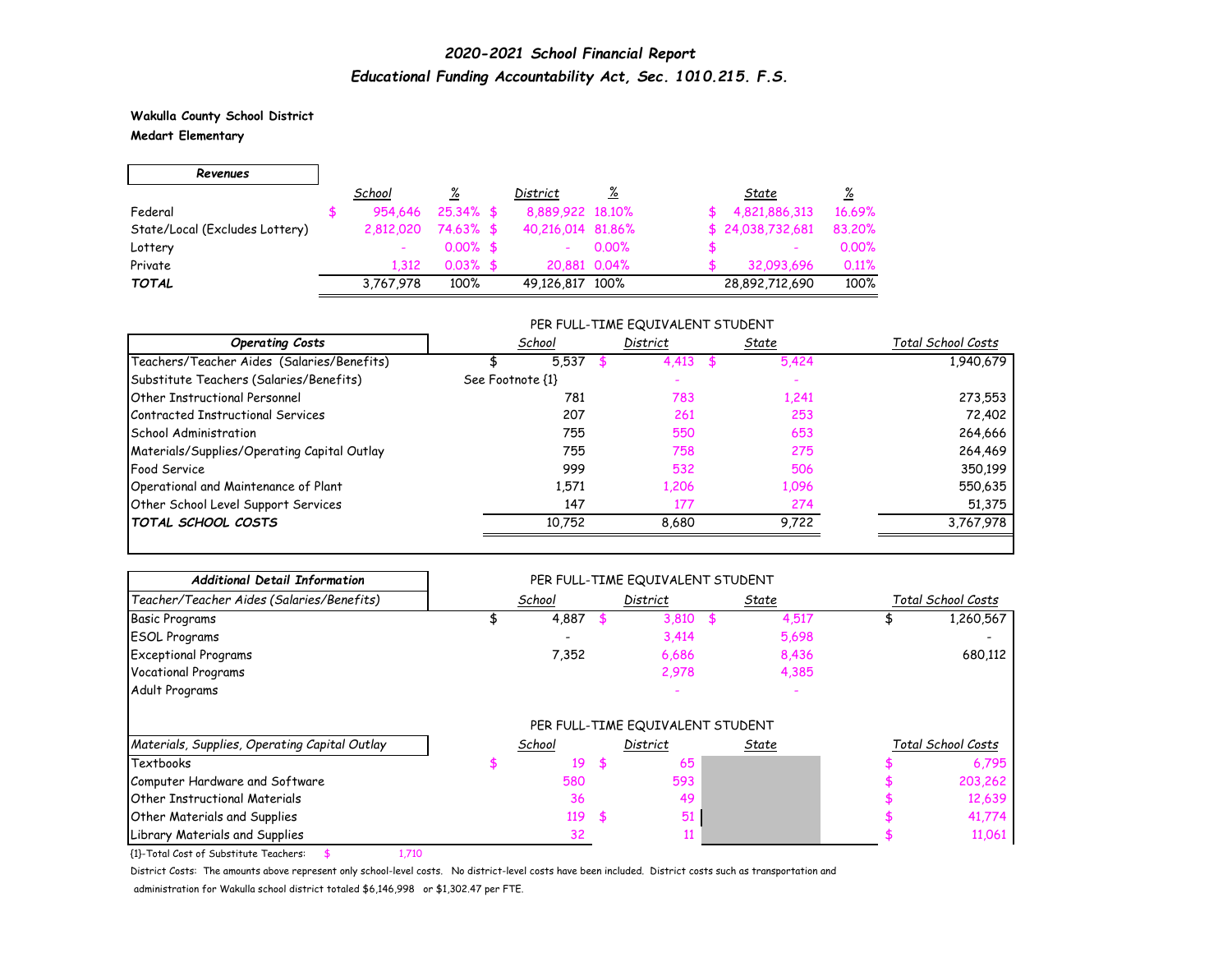**Wakulla County School District Riversprings Middle School**

ㄱ

| Revenues                       |           |              |                   |              |                  |          |
|--------------------------------|-----------|--------------|-------------------|--------------|------------------|----------|
|                                | School    | %            | District          | <u>%</u>     | State            | <u>%</u> |
| Federal                        | 733,458   | 15,85% \$    | 8,889,922 18,10%  |              | 4,821,886,313    | 16.69%   |
| State/Local (Excludes Lottery) | 3.892.510 | $84.11\%$ \$ | 40,216,014 81,86% |              | \$24,038,732,681 | 83,20%   |
| Lottery                        |           | $0.00\%$ \$  |                   | $0.00\%$     | ٠                | 0.00%    |
| Private                        | 2.090     | $0.05%$ \$   |                   | 20.881 0.04% | 32.093.696       | 0.11%    |
| <b>TOTAL</b>                   | 4,628,058 | 100%         | 49,126,817 100%   |              | 28,892,712,690   | 100%     |

#### PER FULL-TIME EQUIVALENT STUDENT

| <b>Operating Costs</b>                      | School           | District | State | Total School Costs |
|---------------------------------------------|------------------|----------|-------|--------------------|
| Teachers/Teacher Aides (Salaries/Benefits)  | 4,200            | 4,413    | 5,424 | 2,345,151          |
| Substitute Teachers (Salaries/Benefits)     | See Footnote {1} |          |       |                    |
| <b>Other Instructional Personnel</b>        | 994              | 783      | 1,241 | 554,927            |
| Contracted Instructional Services           | 181              | 261      | 253   | 101,073            |
| School Administration                       | 313              | 550      | 653   | 174,816            |
| Materials/Supplies/Operating Capital Outlay | 705              | 758      | 275   | 393,502            |
| Food Service                                | 522              | 532      | 506   | 291,705            |
| Operational and Maintenance of Plant        | 1.227            | 1.206    | 1,096 | 685,074            |
| Other School Level Support Services         | 147              | 177      | 274   | 81,810             |
| <b>TOTAL SCHOOL COSTS</b>                   | 8,289            | 8,680    | 9,722 | 4,628,058          |

| <b>Additional Detail Information</b>             | PER FULL-TIME EQUIVALENT STUDENT |          |       |              |                    |
|--------------------------------------------------|----------------------------------|----------|-------|--------------|--------------------|
| Teacher/Teacher Aides (Salaries/Benefits)        | School                           | District | State |              | Total School Costs |
| <b>Basic Programs</b>                            | 3,697                            | 3,810    |       | 4,517        | 1,716,795          |
| <b>ESOL Programs</b>                             | 3,694                            | 3,414    |       | 5,698        | 1,219              |
| <b>Exceptional Programs</b>                      | 6,690                            | 6,686    |       | 8,436        | 627,137            |
| <b>Vocational Programs</b>                       |                                  | 2,978    |       | 4,385        |                    |
| Adult Programs                                   |                                  |          |       |              |                    |
|                                                  | PER FULL-TIME EQUIVALENT STUDENT |          |       |              |                    |
| Materials, Supplies, Operating Capital Outlay    | School                           | District |       | <u>State</u> | Total School Costs |
| <b>Textbooks</b>                                 | 73                               | \$<br>65 |       |              | 40,874             |
| Computer Hardware and Software                   | 581                              | 593      |       |              | 324,135            |
| <b>Other Instructional Materials</b>             | 37                               | 49       |       |              | 20,430             |
| <b>Other Materials and Supplies</b>              | 14                               | \$<br>51 |       |              | 8,062              |
| Library Materials and Supplies                   |                                  |          |       |              | 3,993              |
| {1}-Total Cost of Substitute Teachers:<br>11,389 |                                  |          |       |              |                    |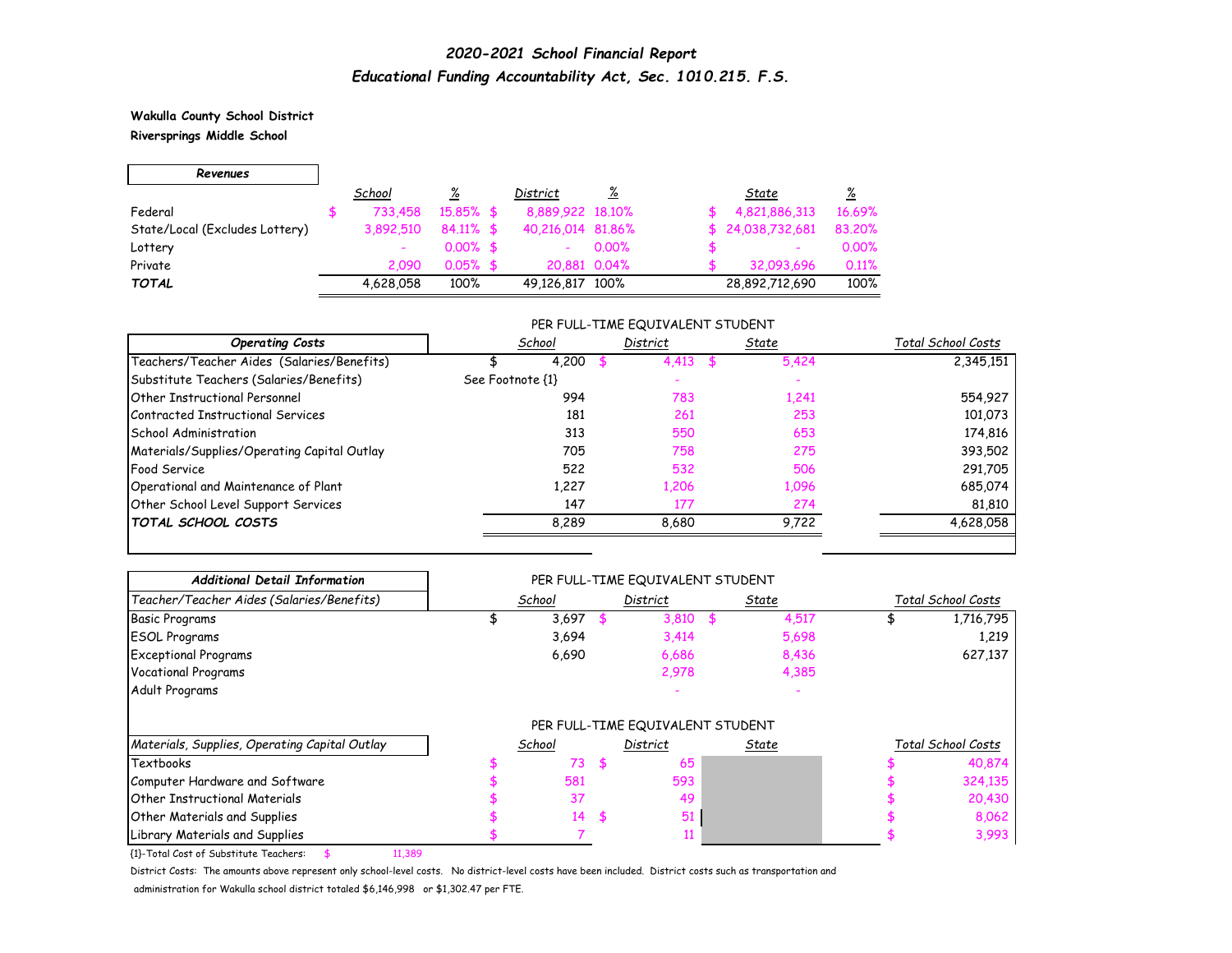**Wakulla County School District Wakulla Institute**

| Revenues                       |           |              |                   |              |                  |          |
|--------------------------------|-----------|--------------|-------------------|--------------|------------------|----------|
|                                | School    | <u>%</u>     | District          | <u>%</u>     | State            | <u>%</u> |
| Federal                        | 129,328   | $11.83\%$ \$ | 8,889,922 18,10%  |              | 4,821,886,313    | 16.69%   |
| State/Local (Excludes Lottery) | 963,009   | 88.11% \$    | 40,216,014 81,86% |              | \$24,038,732,681 | 83,20%   |
| Lottery                        |           | $0.00\%$ \$  |                   | $0.00\%$     | ۰                | 0.00%    |
| Private                        | 665       | $0.06\%$ \$  |                   | 20,881 0.04% | 32,093,696       | 0.11%    |
| <b>TOTAL</b>                   | 1,093,002 | 100%         | 49,126,817 100%   |              | 28,892,712,690   | 100%     |

#### PER FULL-TIME EQUIVALENT STUDENT

| <b>Operating Costs</b>                      | School           | District | State | Total School Costs |
|---------------------------------------------|------------------|----------|-------|--------------------|
| Teachers/Teacher Aides (Salaries/Benefits)  | 14,587           | 4.413    | 5,424 | 641,956            |
| Substitute Teachers (Salaries/Benefits)     | See Footnote {1} |          |       |                    |
| <b>Other Instructional Personnel</b>        | 777              | 783      | 1,241 | 34,182             |
| Contracted Instructional Services           | 538              | 261      | 253   | 23,674             |
| School Administration                       | 3.298            | 550      | 653   | 145,151            |
| Materials/Supplies/Operating Capital Outlay | 1,909            | 758      | 275   | 83,998             |
| Food Service                                | 379              | 532      | 506   | 16,687             |
| Operational and Maintenance of Plant        | 2.965            | 1,206    | 1,096 | 130,475            |
| Other School Level Support Services         | 384              | 177      | 274   | 16,879             |
| <b>TOTAL SCHOOL COSTS</b>                   | 24,837           | 8.680    | 9,722 | 1,093,002          |

| <b>Additional Detail Information</b>          |                                  |        |    | PER FULL-TIME EQUIVALENT STUDENT |       |       |                    |         |
|-----------------------------------------------|----------------------------------|--------|----|----------------------------------|-------|-------|--------------------|---------|
| Teacher/Teacher Aides (Salaries/Benefits)     | School                           |        |    | District                         | State |       | Total School Costs |         |
| <b>Basic Programs</b>                         |                                  | 10,858 |    | 3,810                            |       | 4,517 |                    | 258,852 |
| <b>ESOL Programs</b>                          |                                  |        |    | 3,414                            |       | 5,698 |                    |         |
| <b>Exceptional Programs</b>                   |                                  | 19,003 |    | 6,686                            |       | 8,436 |                    | 380,251 |
| <b>Vocational Programs</b>                    |                                  | 17,831 |    | 2,978                            |       | 4,385 |                    | 2,853   |
| Adult Programs                                |                                  |        |    |                                  |       |       |                    |         |
|                                               | PER FULL-TIME EQUIVALENT STUDENT |        |    |                                  |       |       |                    |         |
| Materials, Supplies, Operating Capital Outlay |                                  | School |    | District                         | State |       | Total School Costs |         |
| <b>Textbooks</b>                              |                                  | 24     | \$ | 65                               |       |       |                    | 1,064   |
| Computer Hardware and Software                |                                  | 692    |    | 593                              |       |       |                    | 30,469  |
| <b>Other Instructional Materials</b>          |                                  | 148    |    | 49                               |       |       |                    | 6,532   |
| Other Materials and Supplies                  |                                  | 1,044  |    | 51                               |       |       |                    | 45,933  |
| Library Materials and Supplies                |                                  |        |    |                                  |       |       |                    |         |

 $\overline{1}$ -Total Cost of Substitute Teachers: \$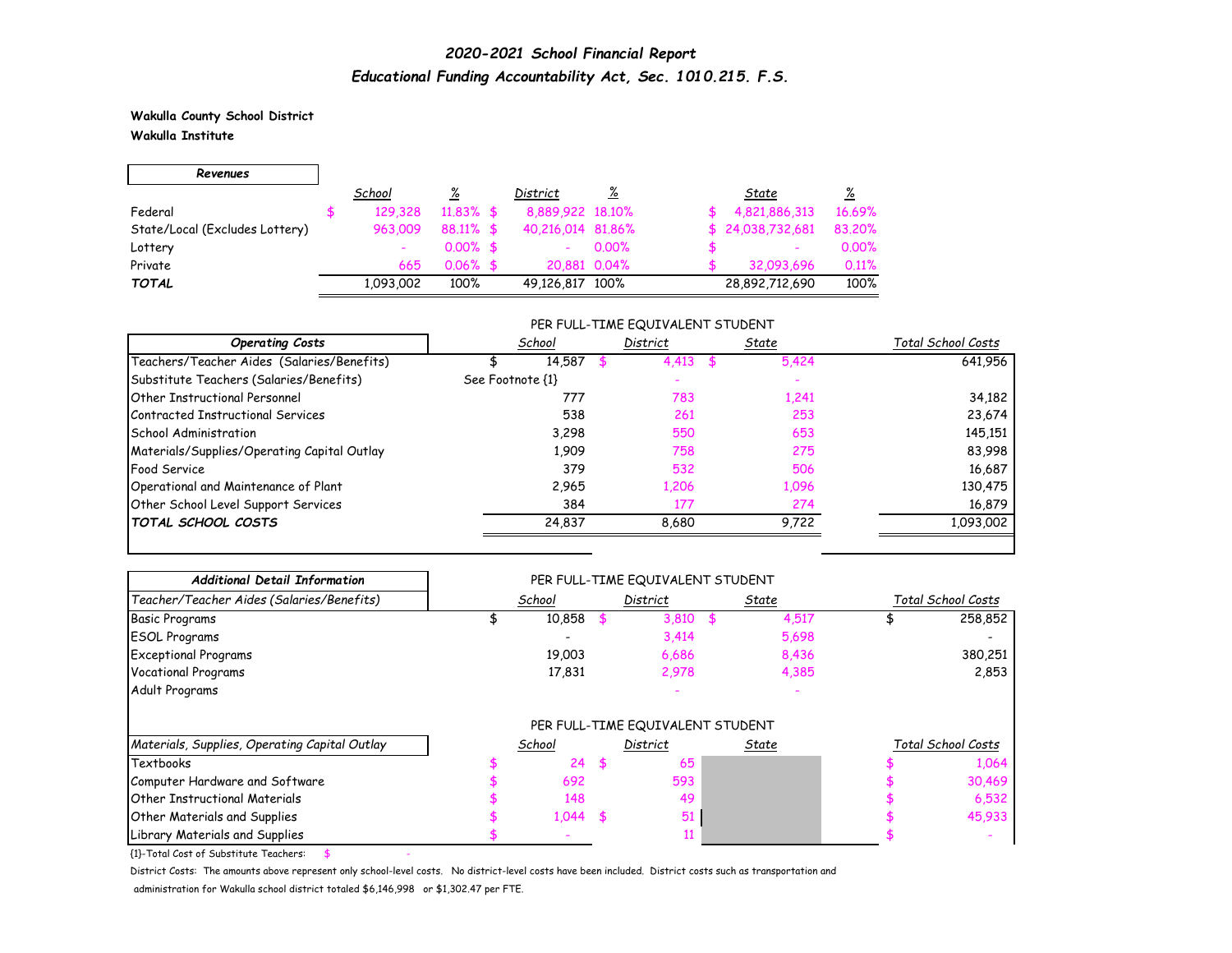### **Wakulla County School District Crawfordville Elementary**

| Revenues                       |           |              |                   |              |                          |          |
|--------------------------------|-----------|--------------|-------------------|--------------|--------------------------|----------|
|                                | School    | <u>%</u>     | District          | <u>%</u>     | State                    | <u>%</u> |
| Federal                        | 999.411   | $21.30\%$ \$ | 8,889,922 18,10%  |              | \$4,821,886,313          | 16.69%   |
| State/Local (Excludes Lottery) | 3,691,030 | 78.65% \$    | 40,216,014 81,86% |              | \$24,038,732,681         | 83,20%   |
| Lottery                        |           | $0.00\%$ \$  |                   | $0.00\%$     | $\overline{\phantom{a}}$ | 0.00%    |
| Private                        | 2.312     | $0.05\%$ \$  |                   | 20,881 0.04% | 32,093,696               | 0.11%    |
| <b>TOTAL</b>                   | 4,692,753 | 100%         | 49,126,817 100%   |              | 28,892,712,690           | 100%     |

#### PER FULL-TIME EQUIVALENT STUDENT

| <b>Operating Costs</b>                      | School           | District | State | Total School Costs |
|---------------------------------------------|------------------|----------|-------|--------------------|
| Teachers/Teacher Aides (Salaries/Benefits)  | 4,197            | 4.413    | 5,424 | 2,591,569          |
| Substitute Teachers (Salaries/Benefits)     | See Footnote {1} |          |       |                    |
| <b>Other Instructional Personnel</b>        | 662              | 783      | 1,241 | 408,764            |
| Contracted Instructional Services           | 164              | 261      | 253   | 101,007            |
| School Administration                       | 377              | 550      | 653   | 232,558            |
| Materials/Supplies/Operating Capital Outlay | 681              | 758      | 275   | 420,492            |
| Food Service                                | 445              | 532      | 506   | 274,497            |
| Operational and Maintenance of Plant        | 942              | 1.206    | 1,096 | 581,815            |
| Other School Level Support Services         | 133              | 177      | 274   | 82,051             |
| <b>TOTAL SCHOOL COSTS</b>                   | 7,601            | 8.680    | 9,722 | 4,692,753          |

| <b>Additional Detail Information</b>          |        |           | PER FULL-TIME EQUIVALENT STUDENT |       |       |                    |                    |
|-----------------------------------------------|--------|-----------|----------------------------------|-------|-------|--------------------|--------------------|
| Teacher/Teacher Aides (Salaries/Benefits)     | School |           | District                         | State |       | Total School Costs |                    |
| <b>Basic Programs</b>                         | 3,407  |           | 3,810                            |       | 4,517 |                    | 1,709,911          |
| <b>ESOL Programs</b>                          | 3,026  |           | 3,414                            |       | 5,698 |                    | 2,663              |
| <b>Exceptional Programs</b>                   | 7,663  |           | 6,686                            |       | 8,436 |                    | 878,995            |
| <b>Vocational Programs</b>                    |        |           | 2,978                            |       | 4,385 |                    |                    |
| Adult Programs                                |        |           |                                  |       |       |                    |                    |
|                                               |        |           | PER FULL-TIME EQUIVALENT STUDENT |       |       |                    |                    |
| Materials, Supplies, Operating Capital Outlay | School |           | District                         |       | State |                    | Total School Costs |
| <b>Textbooks</b>                              | 69     | <b>\$</b> | 65                               |       |       |                    | 42,531             |
| Computer Hardware and Software                | 563    |           | 593                              |       |       |                    | 347,705            |
| <b>Other Instructional Materials</b>          | 19     |           | 49                               |       |       |                    | 11,881             |
| <b>Other Materials and Supplies</b>           | 30     | \$.       | 51                               |       |       |                    | 18,375             |
| Library Materials and Supplies                |        |           |                                  |       |       |                    | 11,440             |

{1}-Total Cost of Substitute Teachers: \$ 9,994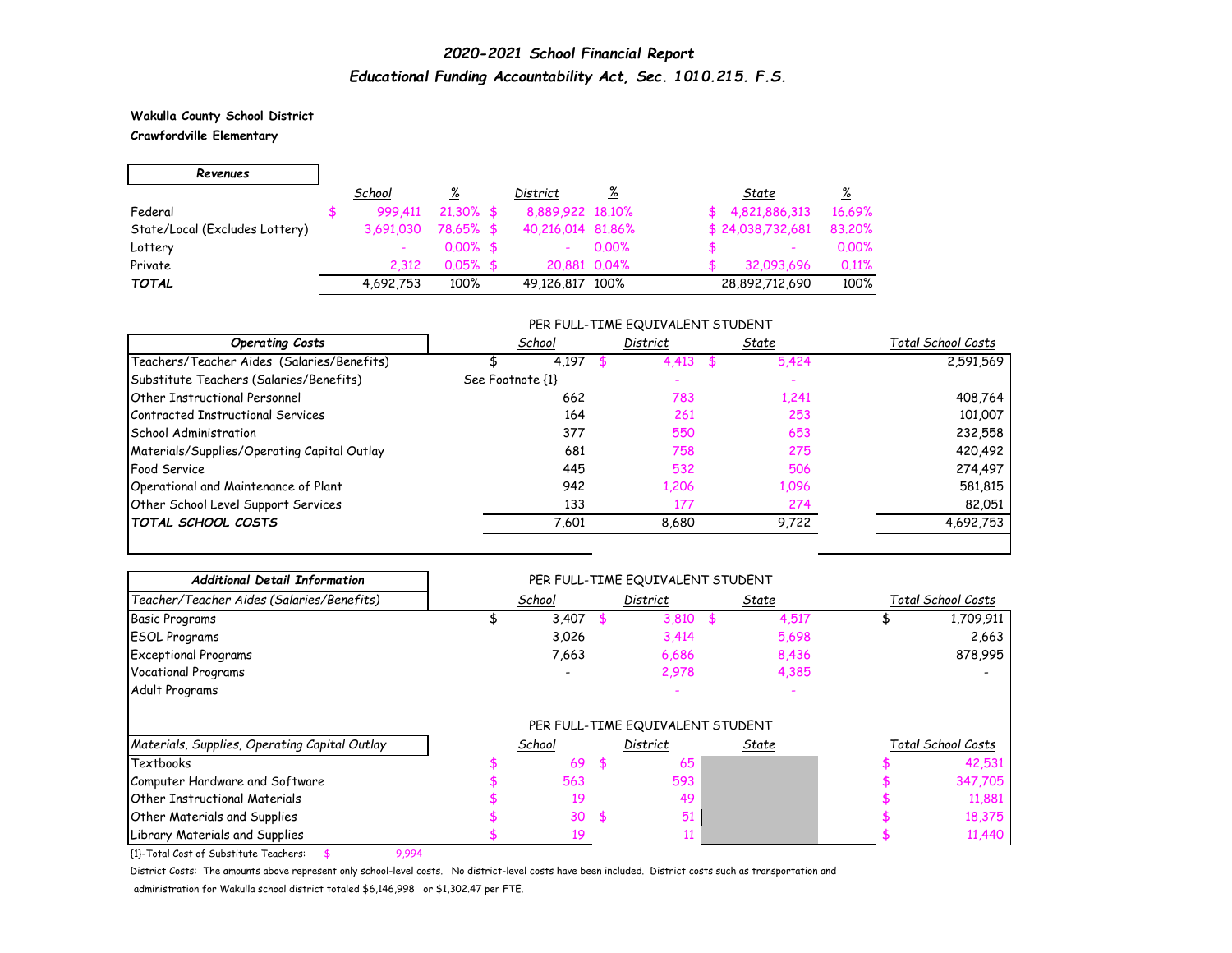**Wakulla County School District Wakulla High School**

| Revenues                       |            |              |                   |              |                          |          |
|--------------------------------|------------|--------------|-------------------|--------------|--------------------------|----------|
|                                | School     | <u>%</u>     | District          | <u>%</u>     | State                    | <u>%</u> |
| Federal                        | 1,791,451  | $15.68\%$ \$ | 8,889,922 18,10%  |              | 4,821,886,313            | 16.69%   |
| State/Local (Excludes Lottery) | 9,631,683  | $84.28\%$ \$ | 40,216,014 81,86% |              | \$24,038,732,681         | 83.20%   |
| Lottery                        |            | $0.00\%$ \$  |                   | $0.00\%$     | $\overline{\phantom{a}}$ | 0.00%    |
| Private                        | 5.302      | $0.05\%$ \$  |                   | 20,881 0.04% | 32,093,696               | 0.11%    |
| <b>TOTAL</b>                   | 11,428,436 | 100%         | 49,126,817 100%   |              | 28,892,712,690           | 100%     |

#### PER FULL-TIME EQUIVALENT STUDENT

| <b>Operating Costs</b>                      | School           | District | State | Total School Costs |
|---------------------------------------------|------------------|----------|-------|--------------------|
| Teachers/Teacher Aides (Salaries/Benefits)  | 3,851            | 4,413    | 5,424 | 5,453,072          |
| Substitute Teachers (Salaries/Benefits)     | See Footnote {1} |          |       |                    |
| <b>Other Instructional Personnel</b>        | 831              | 783      | 1,241 | 1,177,023          |
| Contracted Instructional Services           | 395              | 261      | 253   | 559,025            |
| School Administration                       | 428              | 550      | 653   | 606,732            |
| Materials/Supplies/Operating Capital Outlay | 777              | 758      | 275   | 1,100,911          |
| Food Service                                | 429              | 532      | 506   | 606,906            |
| Operational and Maintenance of Plant        | 1,130            | 1.206    | 1,096 | 1,600,353          |
| Other School Level Support Services         | 229              | 177      | 274   | 324,414            |
| <b>TOTAL SCHOOL COSTS</b>                   | 8.070            | 8.680    | 9,722 | 11,428,436         |

| <b>Additional Detail Information</b>             |                                  |        |  | PER FULL-TIME EQUIVALENT STUDENT |  |              |                    |                    |
|--------------------------------------------------|----------------------------------|--------|--|----------------------------------|--|--------------|--------------------|--------------------|
| Teacher/Teacher Aides (Salaries/Benefits)        |                                  | School |  | District                         |  | State        | Total School Costs |                    |
| <b>Basic Programs</b>                            |                                  | 3,650  |  | 3,810                            |  | 4,517        |                    | 3,765,405          |
| <b>ESOL Programs</b>                             |                                  | 3,838  |  | 3,414                            |  | 5,698        |                    | 6,140              |
| <b>Exceptional Programs</b>                      |                                  | 5,223  |  | 6,686                            |  | 8,436        |                    | 1,264,614          |
| <b>Vocational Programs</b>                       |                                  | 2,961  |  | 2,978                            |  | 4,385        |                    | 416,913            |
| Adult Programs                                   |                                  |        |  |                                  |  |              |                    |                    |
|                                                  | PER FULL-TIME EQUIVALENT STUDENT |        |  |                                  |  |              |                    |                    |
| Materials, Supplies, Operating Capital Outlay    |                                  | School |  | District                         |  | <u>State</u> |                    | Total School Costs |
| Textbooks                                        |                                  | 101    |  | 65                               |  |              |                    | 143,639            |
| Computer Hardware and Software                   |                                  | 604    |  | 593                              |  |              |                    | 855,236            |
| <b>Other Instructional Materials</b>             |                                  | 60     |  | 49                               |  |              |                    | 84,921             |
| <b>Other Materials and Supplies</b>              |                                  | 12     |  | 51                               |  |              |                    | 17,115             |
| Library Materials and Supplies                   |                                  |        |  |                                  |  |              |                    | 9,433              |
| {1}-Total Cost of Substitute Teachers:<br>42,904 |                                  |        |  |                                  |  |              |                    |                    |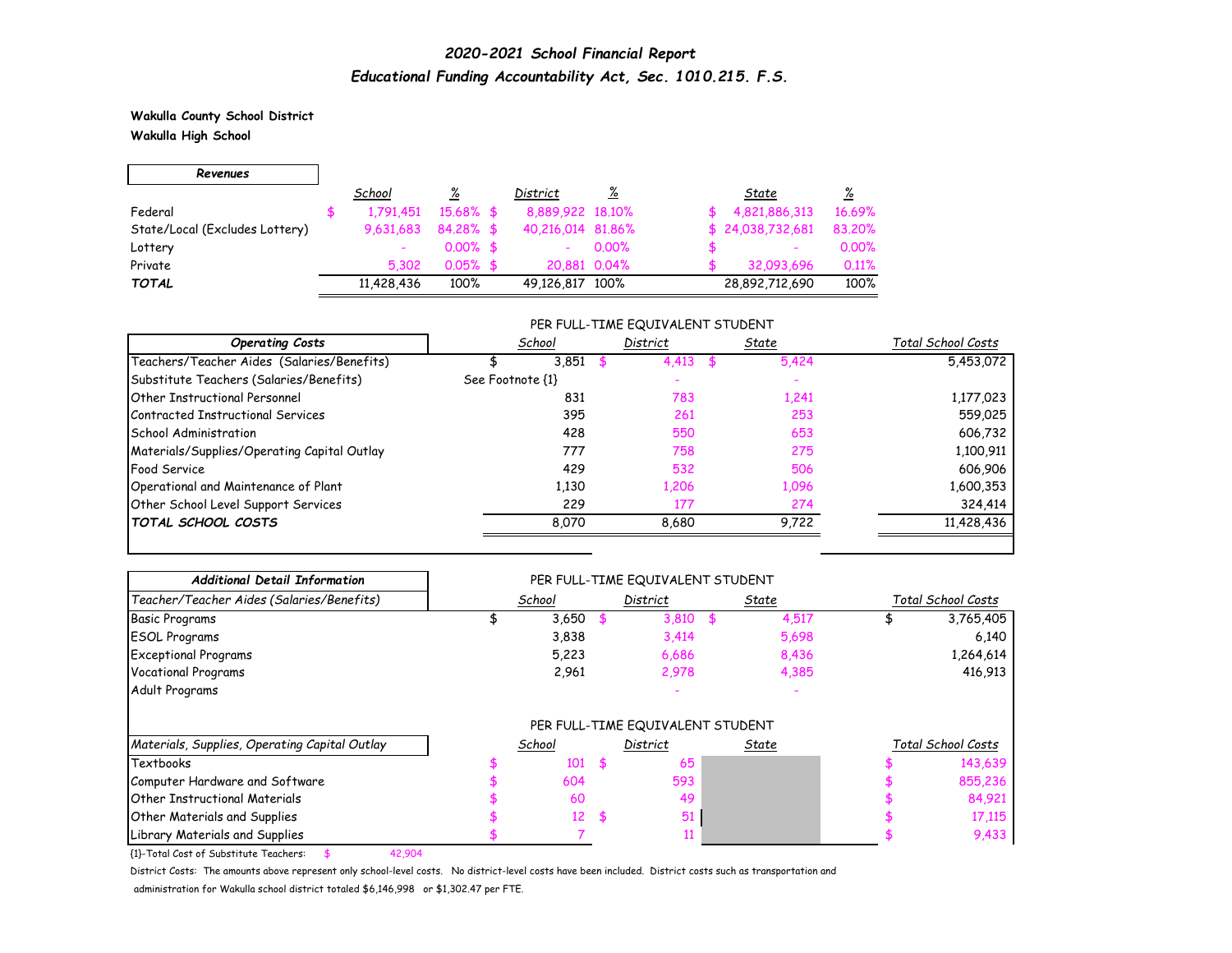**Wakulla County School District Wakulla Middle School**

| Revenues                       |           |              |                   |          |                          |          |
|--------------------------------|-----------|--------------|-------------------|----------|--------------------------|----------|
|                                | School    | <u>%</u>     | District          | <u>%</u> | State                    | <u>%</u> |
| Federal                        | 655.173   | $15.10\%$ \$ | 8,889,922 18,10%  |          | 4,821,886,313            | 16.69%   |
| State/Local (Excludes Lottery) | 3,681,599 | 84.86% \$    | 40,216,014 81,86% |          | \$24,038,732,681         | 83.20%   |
| Lottery                        |           | $0.00\%$ \$  |                   | $0.00\%$ | $\overline{\phantom{0}}$ | 0.00%    |
| Private                        | 1.893     | $0.04\%$ \$  | 20,881 0.04%      |          | 32,093,696               | 0.11%    |
| <b>TOTAL</b>                   | 4,338,665 | 100%         | 49,126,817 100%   |          | 28,892,712,690           | 100%     |

#### PER FULL-TIME EQUIVALENT STUDENT

| <b>Operating Costs</b>                      | School           | District | State | Total School Costs |
|---------------------------------------------|------------------|----------|-------|--------------------|
| Teachers/Teacher Aides (Salaries/Benefits)  | 4,153            | 4.413    | 5,424 | 2.099.940          |
| Substitute Teachers (Salaries/Benefits)     | See Footnote {1} |          |       |                    |
| <b>Other Instructional Personnel</b>        | 879              | 783      | 1,241 | 444,426            |
| Contracted Instructional Services           | 190              | 261      | 253   | 96,036             |
| School Administration                       | 481              | 550      | 653   | 242,983            |
| Materials/Supplies/Operating Capital Outlay | 790              | 758      | 275   | 399,713            |
| Food Service                                | 485              | 532      | 506   | 245,288            |
| Operational and Maintenance of Plant        | 1.458            | 1,206    | 1,096 | 737,215            |
| Other School Level Support Services         | 144              | 177      | 274   | 73,064             |
| <b>TOTAL SCHOOL COSTS</b>                   | 8.580            | 8.680    | 9.722 | 4,338,665          |

| <b>Additional Detail Information</b>            |                                  |     | PER FULL-TIME EQUIVALENT STUDENT |       |              |                    |                    |
|-------------------------------------------------|----------------------------------|-----|----------------------------------|-------|--------------|--------------------|--------------------|
| Teacher/Teacher Aides (Salaries/Benefits)       | School                           |     | District                         | State |              | Total School Costs |                    |
| <b>Basic Programs</b>                           | 3,634                            |     | 3,810                            |       | 4,517        |                    | 1,472,262          |
| <b>ESOL Programs</b>                            |                                  |     | 3,414                            |       | 5,698        |                    |                    |
| <b>Exceptional Programs</b>                     | 6,243                            |     | 6,686                            |       | 8,436        |                    | 627,678            |
| <b>Vocational Programs</b>                      |                                  |     | 2,978                            |       | 4,385        |                    |                    |
| Adult Programs                                  |                                  |     |                                  |       |              |                    |                    |
|                                                 | PER FULL-TIME EQUIVALENT STUDENT |     |                                  |       |              |                    |                    |
| Materials, Supplies, Operating Capital Outlay   | School                           |     | District                         |       | <u>State</u> |                    | Total School Costs |
| <b>Textbooks</b>                                | 45                               |     | 65                               |       |              |                    | 22,945             |
| Computer Hardware and Software                  | 593                              |     | 593                              |       |              |                    | 299,756            |
| <b>Other Instructional Materials</b>            | 49                               |     | 49                               |       |              |                    | 24,698             |
| Other Materials and Supplies                    | 103                              | -\$ | 51                               |       |              |                    | 52,314             |
| Library Materials and Supplies                  |                                  |     |                                  |       |              |                    | 2,904              |
| {1}-Total Cost of Substitute Teachers:<br>9,995 |                                  |     |                                  |       |              |                    |                    |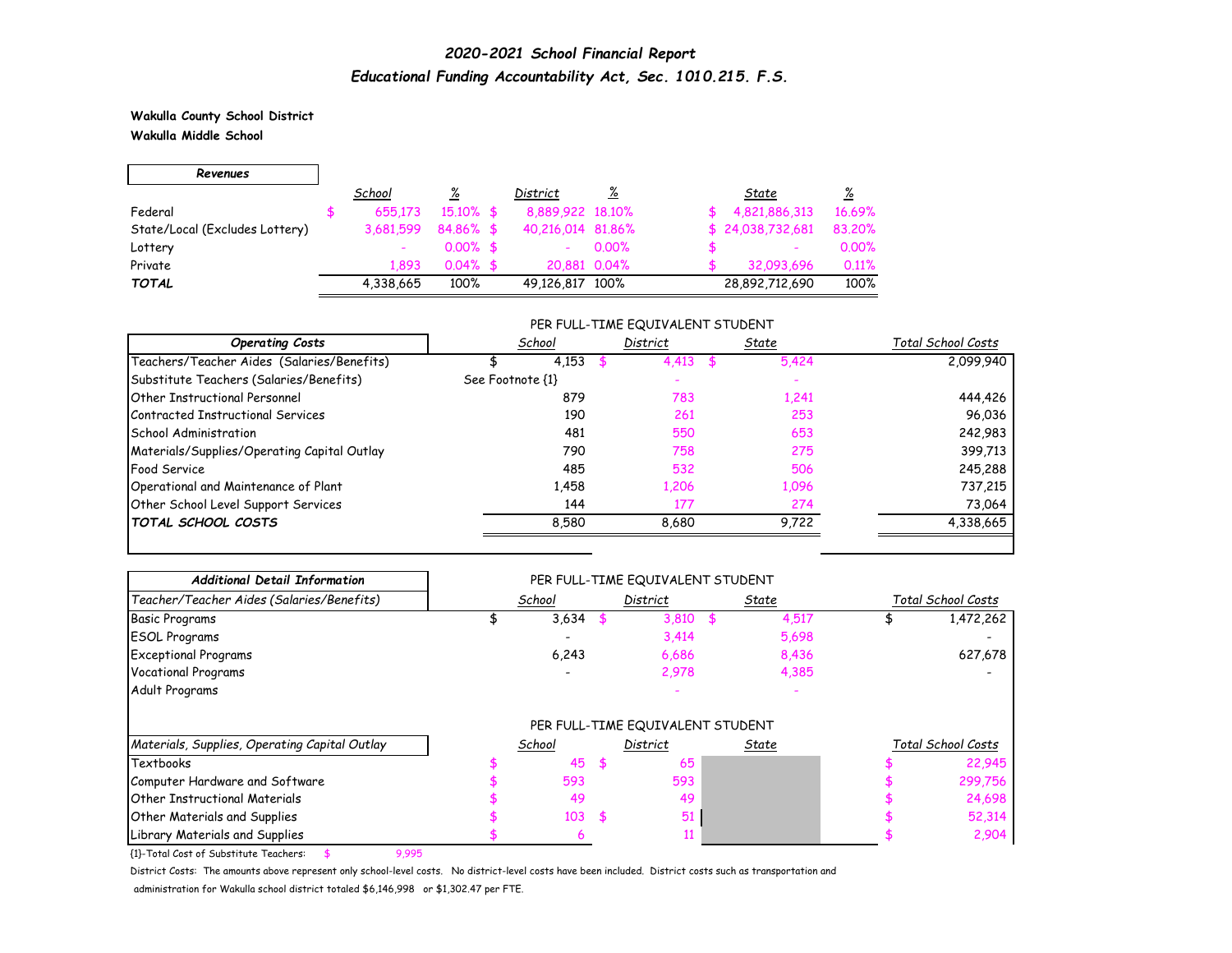**Wakulla County School District Shadeville Elementary**

Г

| Revenues                       |           |              |                   |          |                  |          |
|--------------------------------|-----------|--------------|-------------------|----------|------------------|----------|
|                                | School    | <u>%</u>     | District          | <u>%</u> | State            | <u>%</u> |
| Federal                        | 1,069,106 | $22.00\%$ \$ | 8,889,922 18,10%  |          | 4,821,886,313    | 16.69%   |
| State/Local (Excludes Lottery) | 3,789,321 | $77.96%$ \$  | 40,216,014 81,86% |          | \$24,038,732,681 | 83,20%   |
| Lottery                        |           | $0.00\%$ \$  |                   | $0.00\%$ | ۰                | 0.00%    |
| Private                        | 2.172     | $0.04\%$ \$  | 20,881 0.04%      |          | 32,093,696       | 0.11%    |
| <b>TOTAL</b>                   | 4,860,599 | 100%         | 49,126,817 100%   |          | 28,892,712,690   | 100%     |

#### PER FULL-TIME EQUIVALENT STUDENT

| <b>Operating Costs</b>                      | School           | District | State | Total School Costs |
|---------------------------------------------|------------------|----------|-------|--------------------|
| Teachers/Teacher Aides (Salaries/Benefits)  | 4,592            | 4.413    | 5,424 | 2,664,093          |
| Substitute Teachers (Salaries/Benefits)     | See Footnote {1} |          |       |                    |
| <b>Other Instructional Personnel</b>        | 609              | 783      | 1,241 | 353,277            |
| Contracted Instructional Services           | 181              | 261      | 253   | 104,758            |
| School Administration                       | 537              | 550      | 653   | 311,423            |
| Materials/Supplies/Operating Capital Outlay | 715              | 758      | 275   | 414,630            |
| Food Service                                | 514              | 532      | 506   | 298,194            |
| Operational and Maintenance of Plant        | 1.088            | 1,206    | 1,096 | 631,365            |
| Other School Level Support Services         | 143              | 177      | 274   | 82,859             |
| <b>TOTAL SCHOOL COSTS</b>                   | 8,379            | 8.680    | 9,722 | 4,860,599          |

| <b>Additional Detail Information</b>            |                                  | PER FULL-TIME EQUIVALENT STUDENT |       |              |                    |
|-------------------------------------------------|----------------------------------|----------------------------------|-------|--------------|--------------------|
| Teacher/Teacher Aides (Salaries/Benefits)       | School                           | District                         | State |              | Total School Costs |
| <b>Basic Programs</b>                           | 3,854                            | 3,810                            |       | 4,517        | 1,780,103          |
| <b>ESOL Programs</b>                            | 3,219                            | 3,414                            |       | 5,698        | 7,082              |
| <b>Exceptional Programs</b>                     | 7,559                            | 6,686                            |       | 8,436        | 876,908            |
| <b>Vocational Programs</b>                      |                                  | 2,978                            |       | 4,385        |                    |
| Adult Programs                                  |                                  |                                  |       |              |                    |
|                                                 | PER FULL-TIME EQUIVALENT STUDENT |                                  |       |              |                    |
| Materials, Supplies, Operating Capital Outlay   | School                           | District                         |       | <u>State</u> | Total School Costs |
| <b>Textbooks</b>                                | 41                               | 65                               |       |              | 23,553             |
| Computer Hardware and Software                  | 589                              | 593                              |       |              | 341,730            |
| <b>Other Instructional Materials</b>            | 45                               | 49                               |       |              | 26,191             |
| <b>Other Materials and Supplies</b>             | 40                               | \$<br>51                         |       |              | 23,156             |
| Library Materials and Supplies                  |                                  |                                  |       |              | 3,066              |
| {1}-Total Cost of Substitute Teachers:<br>8,181 |                                  |                                  |       |              |                    |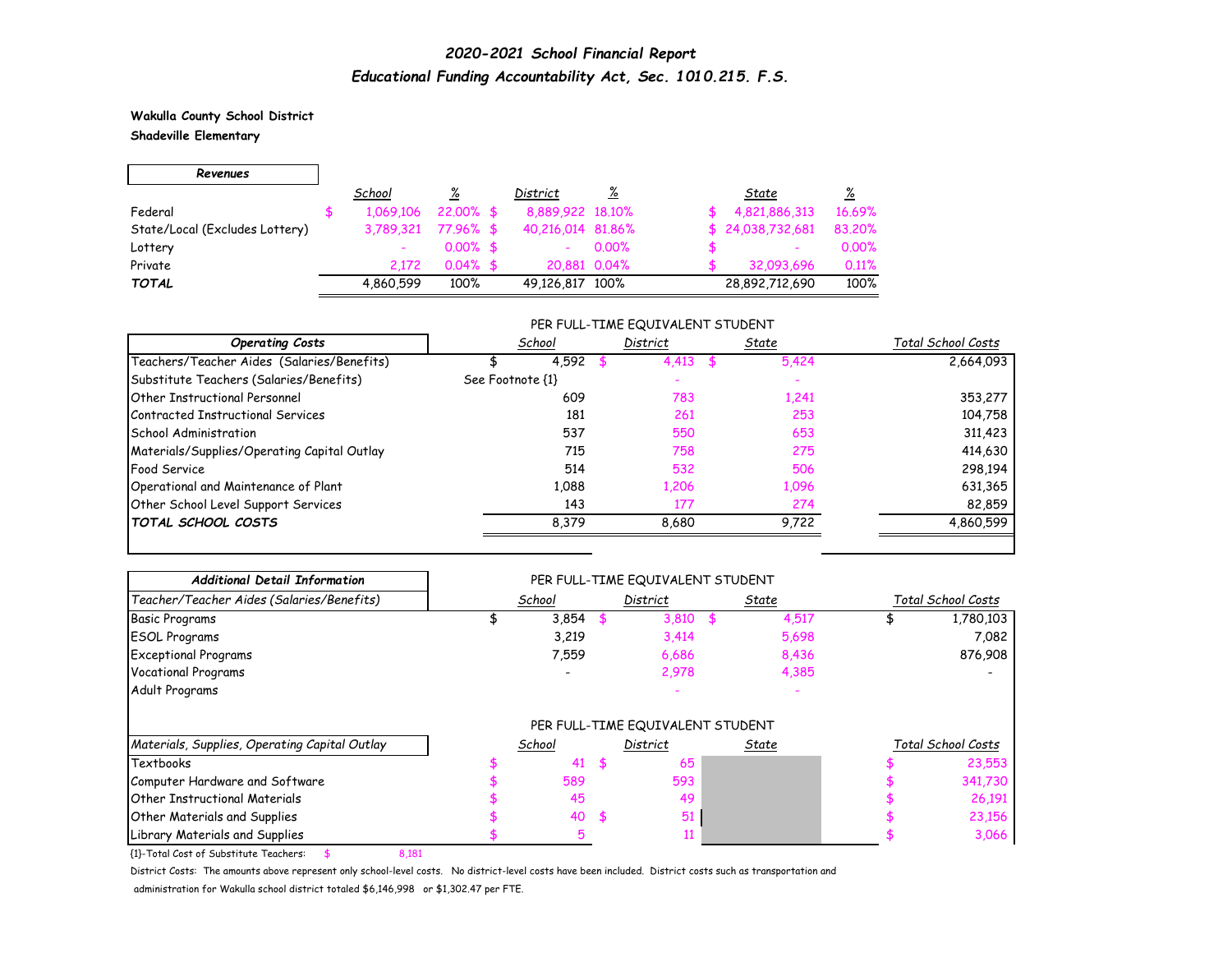**Wakulla County School District Riversink Elementary**

| Revenues                       |           |              |                   |          |                          |          |
|--------------------------------|-----------|--------------|-------------------|----------|--------------------------|----------|
|                                | School    | <u>%</u>     | District          | <u>%</u> | State                    | <u>%</u> |
| Federal                        | 878,755   | $21,50\%$ \$ | 8,889,922 18,10%  |          | 4,821,886,313            | 16.69%   |
| State/Local (Excludes Lottery) | 3,207,072 | 78.46% \$    | 40,216,014 81,86% |          | \$24,038,732,681         | 83,20%   |
| Lottery                        |           | $0.00\%$ \$  |                   | $0.00\%$ | $\overline{\phantom{a}}$ | 0.00%    |
| Private                        | 1.784     | $0.04\%$ \$  | 20,881 0.04%      |          | 32,093,696               | 0.11%    |
| <b>TOTAL</b>                   | 4,087,611 | 100%         | 49,126,817 100%   |          | 28,892,712,690           | 100%     |

#### PER FULL-TIME EQUIVALENT STUDENT

| <b>Operating Costs</b>                      | School           | District | State | Total School Costs |
|---------------------------------------------|------------------|----------|-------|--------------------|
| Teachers/Teacher Aides (Salaries/Benefits)  | 4,591            | 4.413    | 5,424 | 2,187,689          |
| Substitute Teachers (Salaries/Benefits)     | See Footnote {1} |          |       |                    |
| <b>Other Instructional Personnel</b>        | 751              | 783      | 1,241 | 357,864            |
| Contracted Instructional Services           | 176              | 261      | 253   | 84,020             |
| School Administration                       | 595              | 550      | 653   | 283,361            |
| Materials/Supplies/Operating Capital Outlay | 729              | 758      | 275   | 347,320            |
| Food Service                                | 474              | 532      | 506   | 225,899            |
| Operational and Maintenance of Plant        | 1.088            | 1,206    | 1,096 | 518,657            |
| Other School Level Support Services         | 174              | 177      | 274   | 82,801             |
| <b>TOTAL SCHOOL COSTS</b>                   | 8,578            | 8.680    | 9.722 | 4,087,611          |

| <b>Additional Detail Information</b>             |                                  | PER FULL-TIME EQUIVALENT STUDENT |       |              |                    |                    |
|--------------------------------------------------|----------------------------------|----------------------------------|-------|--------------|--------------------|--------------------|
| Teacher/Teacher Aides (Salaries/Benefits)        | School                           | District                         | State |              | Total School Costs |                    |
| <b>Basic Programs</b>                            | 3,892                            | 3,810                            |       | 4,517        |                    | 1,542,664          |
| <b>ESOL Programs</b>                             |                                  | 3,414                            |       | 5,698        |                    |                    |
| <b>Exceptional Programs</b>                      | 8,041                            | 6,686                            |       | 8,436        |                    | 645,025            |
| <b>Vocational Programs</b>                       |                                  | 2,978                            |       | 4,385        |                    |                    |
| Adult Programs                                   |                                  |                                  |       |              |                    |                    |
|                                                  | PER FULL-TIME EQUIVALENT STUDENT |                                  |       |              |                    |                    |
| Materials, Supplies, Operating Capital Outlay    | School                           | District                         |       | <u>State</u> |                    | Total School Costs |
| <b>Textbooks</b>                                 | 55                               | 65                               |       |              |                    | 26,038             |
| Computer Hardware and Software                   | 586                              | 593                              |       |              |                    | 279,121            |
| <b>Other Instructional Materials</b>             | 42                               | 49                               |       |              |                    | 19,919             |
| <b>Other Materials and Supplies</b>              | 47                               | 51                               |       |              |                    | 22,243             |
| Library Materials and Supplies                   |                                  |                                  |       |              |                    | 8,212              |
| {1}-Total Cost of Substitute Teachers:<br>22,345 |                                  |                                  |       |              |                    |                    |